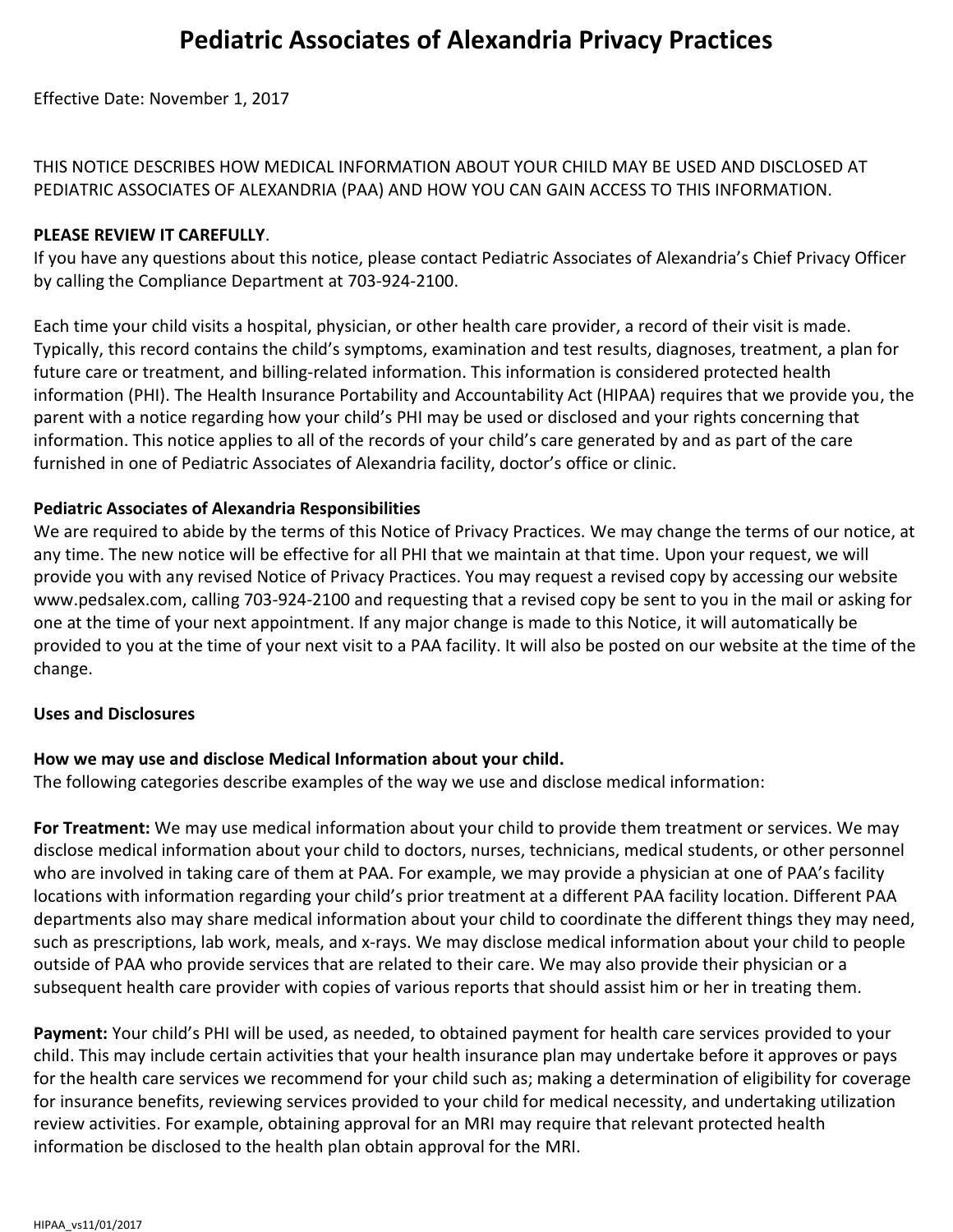**Healthcare Operations:** We may use or disclose your child's PHI in order to support the business activities of PAA. These activities include, but are not limited to, quality assessment activities, employee review activities, training of medical students, licensing, marketing and fund raising activities, and conducting or arranging for other business activities.

For example, we may disclose your child's PHI to medical school students that see patients at our office. In addition, we may use a sign-in sheet at the registration desk where you will be asked to sign your/your child's name. We may call your child by name in the waiting room when we are ready to assist you. We may use or disclose your child's PHI as necessary to contact you to remind you of your appointment.

We may use or disclose your child's PHI as necessary to provide you with information about treatment alternatives or other health related benefits and services that may be of interest to you. We may also use and disclose your child's PHI for other marketing activities. For example, your name and address may be used to send you a newsletter about the services we offer or to send you information about products or services that we believe may be beneficial to you. These activities are not considered to be marketing under the HIPPA Privacy Rule.

Use of your child's PHI for activities that would be considered marketing or disclosures that would constitute the sale of PHI may not be made without a signed authorized from you.

We may combine the medical information we have with medical information from other health care entities to compare how we are doing and see where we can make improvements in the care and services we offer.

If you do not want to receive the materials described above, please contact our Chief Privacy Officer by calling our Compliance Department at 703 924-2100 and request that these marketing materials not be sent to you.

**Business Associates:** Some of the services provided by PAA are provided through contracts with business associates. Examples may include transcription services or outside billing services with which we may contract. When these services are contracted, we may disclose your child's health information to our business associates so that they can perform the job we've asked them to do. To protect your health information, however, we require the business associate to appropriately safeguard the information, PAA requires a Business Associate Agreements with each such entity. In addition, all business associates are subject to oversight by the Secretary of Health and Human Services (HHS) and must adhere to all requirements of the HIPPA Privacy and Security Rules.

**Future Communications:** We may communicate to you via newsletters, mailings or other means regarding treatment options, health related information, disease management programs, wellness programs, or other community based initiatives or activities in which our facilities are participating.

**Health Information Data Exchange:** We may make your child's protected health information available electronically through a secure information data exchange service to other health care providers that request their information. Participation in information exchange services also lets us see health care information about your child from other health care providers who participate in the exchange.

**Single Covered Entity:** For purposes of HIPPA only, all covered entities that are owned or controlled by PAA shall be considered to be a Single Covered Entity. PHI will be made available to personnel at other facilities included in this Single Covered Entity, as necessary to carry out treatment, payment and health care operations. Caregivers at other facilities may have access to PHI at their locations to assist in reviewing past treatment information as it may affect treatment at this time. Please contact the Chief Privacy Officer for further information on the specific sites included in this affiliated covered entity.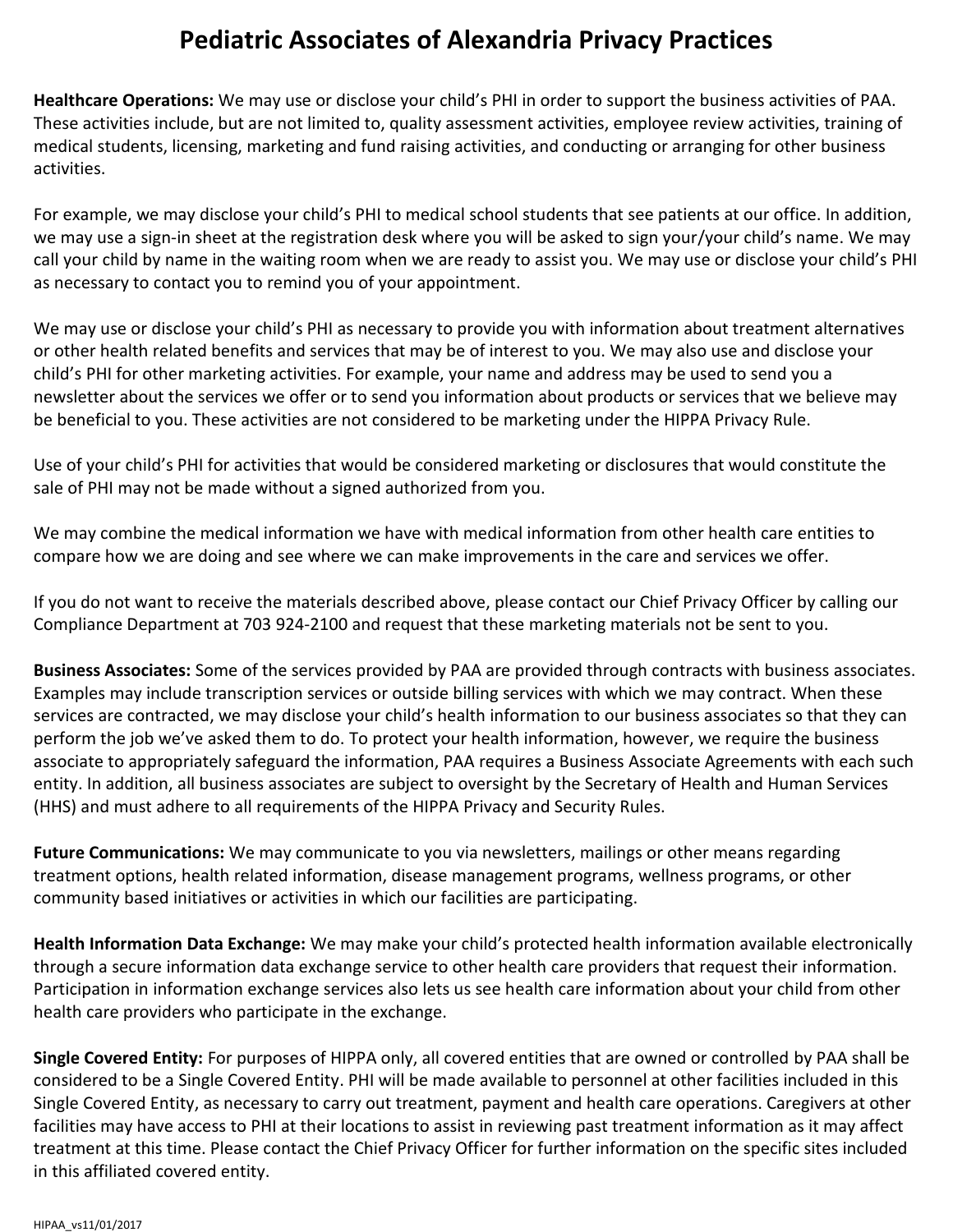**As required by law,** we may also use and disclose health information for the following types of entities, including but not limited to:

- Food and Drug Administration
- Public Health or legal authorities charged with preventing or controlling disease, injury or disability
- Correctional Institutions
- Workers Compensations agents
- Organ and tissue donation organizations
- Military command authorities
- Health oversight agencies
- Funeral directors, coroners and medical directors
- National Security and Intelligence Agencies
- Protective Services for the President and Others

**Law Enforcement/Legal Proceedings:** We may disclose health information for law enforcement purposes:

- In response to a court order, subpoena, warrant, summons or similar process;
- About a death we believe may be the result of criminal conduct;
- About criminal conduct at a PAA facility; and
- About wounds made by certain weapons.

**State-Specific Requirements:** Many states have requirements for reporting including population-based activities relating to improving health or reducing health care costs. Some states have separate privacy laws that may apply additional legal requirements. If Virginia Law is more stringent than Federal privacy laws, Virginia law preempts the Federal law.

Uses or disclosures of PHI not described in this notice will be made solely upon written authorization from you or your personal representative. Written authorizations may be revoked by contacting the department originally authorized to use/disclose the information.

### **Your Child's Health Information Rights:**

Although your child's health record is the physical property of the health care practitioner or facility that compiled it, you have the **Right to:**

- **Inspect and Copy:** You as parent/legal guardian have the right to inspect and copy medical information in our possession that may be used to make decisions about your child's care. As a rule, this includes medical and billing records, but does not include psychotherapy notes. You may request an electronic copy of your child's PHI maintained in PAA electronic health record (EHR). Access to your records must be provided within 15 days of the receipt of your request. We may deny your request to inspect and copy your child's records in certain very limited circumstances. If you are denied access to medical information, you may request that the denial be reviewed. A licensed health care professional not involved in the original denial of your request will be chosen by PAA to review your request and the denial. We will comply with the outcome of the review.
- **Request an Amendment of Your Child's Information:** If you feel that your child's medical information we have on file is incorrect or incomplete, you may ask us to amend that information. You have the right to request an amendment for as PAA retains the information. We may deny your request for an amendment and, if this occurs, you will be notified of the reason for the denial and will be provided with your options as defined in the HIPPA Privacy Rule.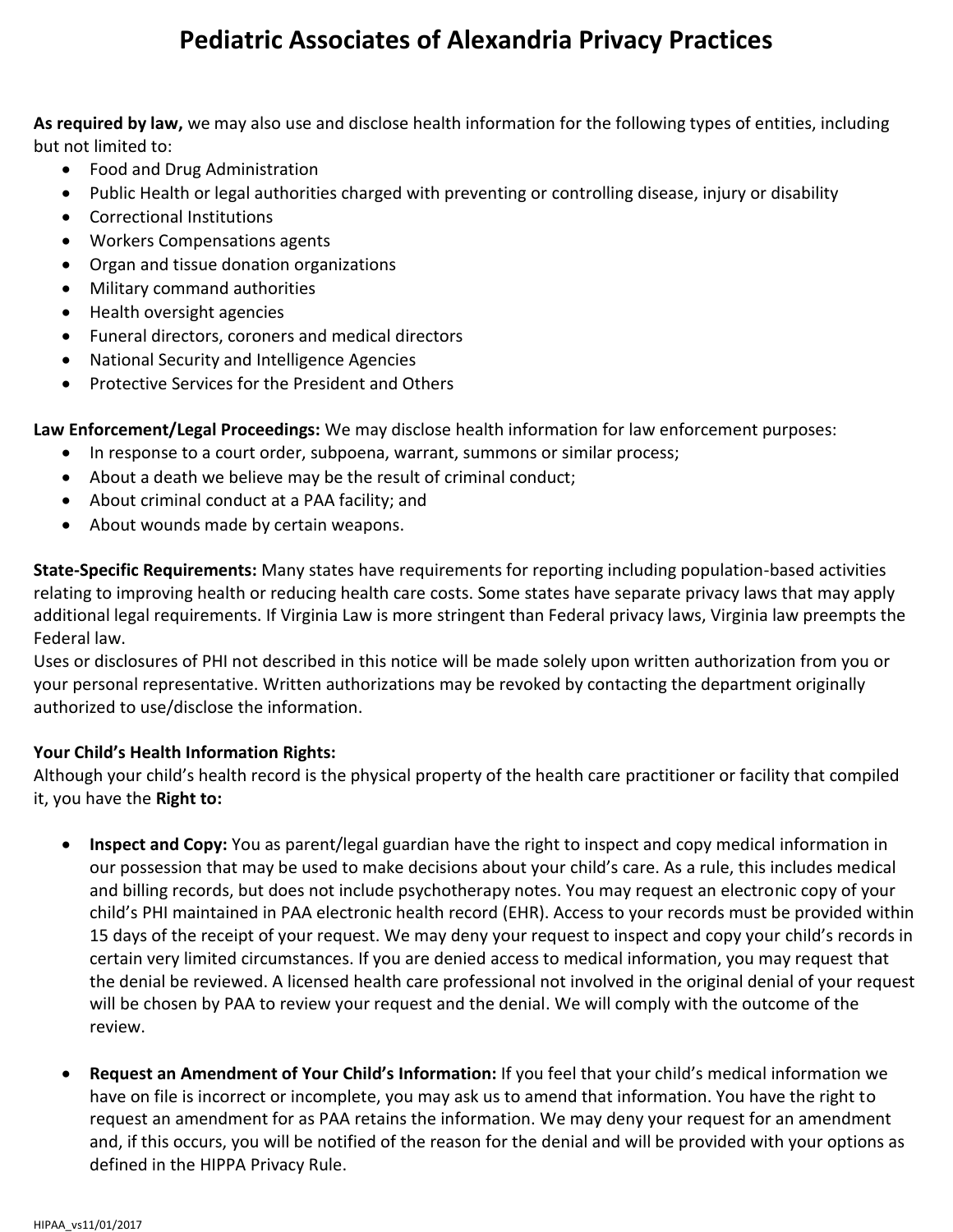- **Request an Accounting of Disclosures:** You have the right to request an accounting of any disclosures we make of your child's medical information for purposes other than treatment, payment or health care operations.
- **Right to Restrict Release of Information For Certain Services** You have the right to request a restriction on disclosure of health information about services you paid for out of pocket in full. This request should be made prior to the service being provided and applies only if the disclosure is to a health plan for purposes of payment or health care operations.
- **You have the right to request a restriction or limitation on the medical information we use or disclose about your child for treatment, payment or health care operations.** You also have the right to request a limit on the medical information we disclose about your child to someone who is involved in your care or the payment for their care, like a family member or friend. For example, you could ask that we not disclose information about a surgical procedure. Restrictions should be requested in writing at the time you register for service.
- **With the exception of restrictions regarding services or procedures that you pay for out of pocket, we are not required to agree to your request.** Requests for restrictions or limitations on the medical information we use or disclose about your child for treatment, payment or health care operations must be forwarded to the Privacy Officer. Only the Privacy Officer or his/her designee can agree to such restrictions or limitations. If we do agree, we will comply with your request unless the information is needed to provide your child emergency treatment.
- **Request Confidential Communications:** You have the right to request that we communicate with you about medical matters in a certain way or at a certain location. For example, you may ask that we contact you at a location other than your home or by U.S. Mail. Such request must be made in writing and must include a mailing address where bills for services and related correspondence regarding payment for services will be received. It is important that you note that PAA reserves the right to contact you by other means and at other locations if you fail to respond to any communication from us that requires a response. We will notify you in accordance with your original request prior to attempting to contact you by other means or at another location.
- **Breach Notification:** You have a right to be notified following a breach of your child's unsecured PHI.
- **A Paper Copy of This Notice:** You have the right to a paper copy of this notice. You may ask us to give you a copy of this notice at any time, even if you have agreed to receive this notice electronically.

### You may obtain a copy of this notice at our website [www.pedsalex.com.](http://www.pedsalex.com/)

To exercise any of your rights under this notice, please obtain the required forms from the Registration Department in the facility where you received your services and submit your request in writing. You may also access these forms at our website [www.pedsalex.com.](http://www.pedsalex.com/)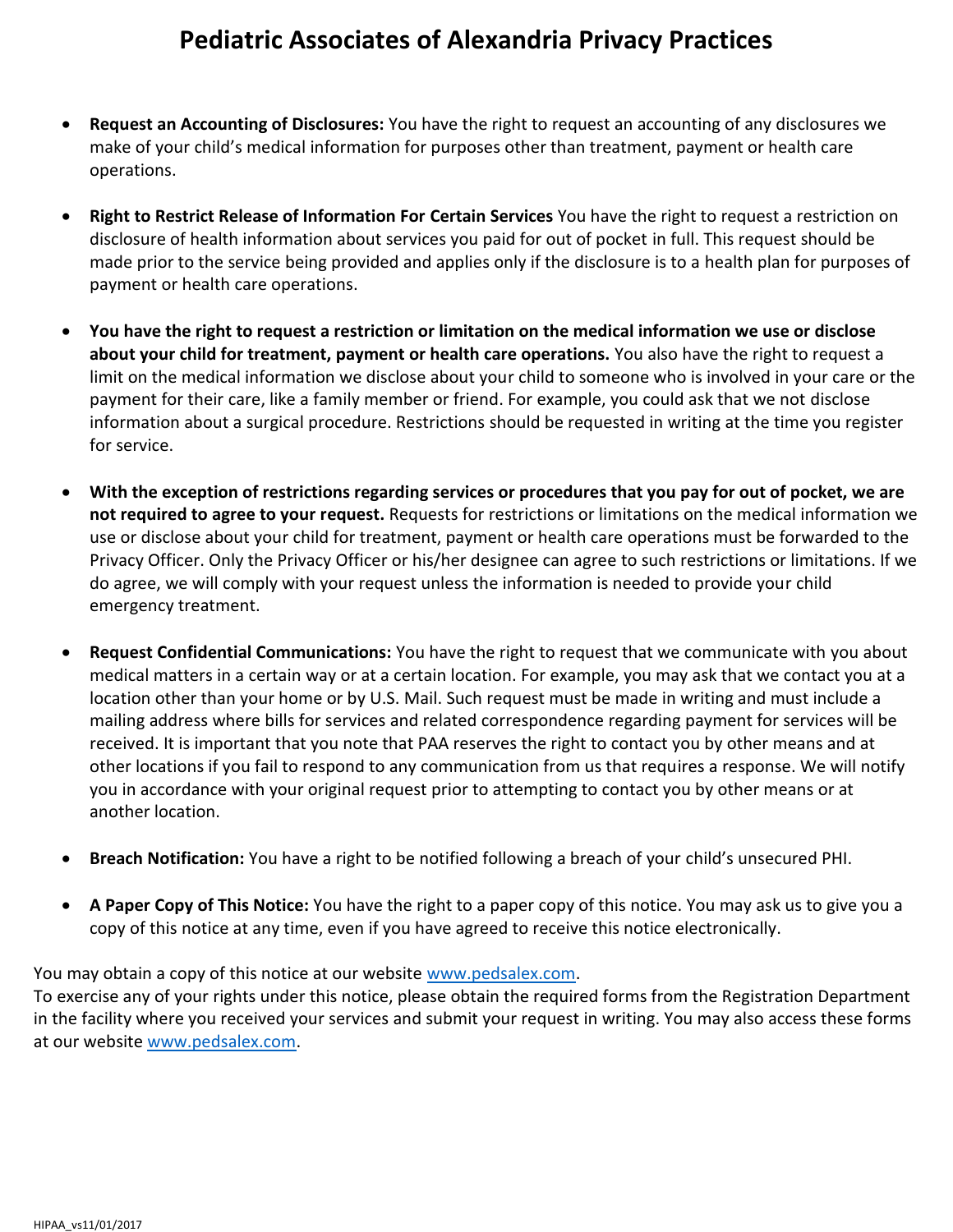### **CHANGES TO THIS NOTICE**

We reserve the right to change this notice at any time. The revised or changed notice will be effective for information we already have about you as well as any information we receive in the future.

The current notice will be posted in PAA facilities and will include the effective date. In addition, each time you register at PAA for treatment or health care services, we will provide access to the most recent version. You may always access the most recent version at our website [www.pedsalex.com](http://www.pedsalex.com/) or may call 703-924-2100 and request that a copy of the most recent version is mailed to you.

### **COMPLAINTS**

If you believe your privacy rights have been violated, you may file a complaint with PAA by contacting the Compliance Department at 6355 Walker Lane Suite 401, Alexandria, Virginia 22192 Attention: Tiffany Johnson, Privacy Officer. You may file a complaint with the Secretary of the Department of Health and Human Services. Instructions for filing a complaint with the Secretary are found at [www.hhs.gov/ocr/privacy.](http://www.hhs.gov/ocr/privacy)

All complaints must be submitted in writing. **You will not be penalized for filing a complaint about PAA Privacy practices.**

### **OTHER USES OF MEDICAL INFORMATION**

We are required to retain our records of the care that we provided to your child(ren). PAA will make other uses and disclosures of medical information not covered by this notice or the laws that apply to us only with your written permission. If you provide us permission to use or disclose medical information about you, you may revoke that permission, in writing, at any time. If we receive written revocation of your permission, we will cease the use or disclose medical information you originally authorized. We would not be able to take back any disclosure we had already made with your permission.

#### **PRIVACY OFFICER**

Tiffany Johnson Telephone Number: 703-924-2100